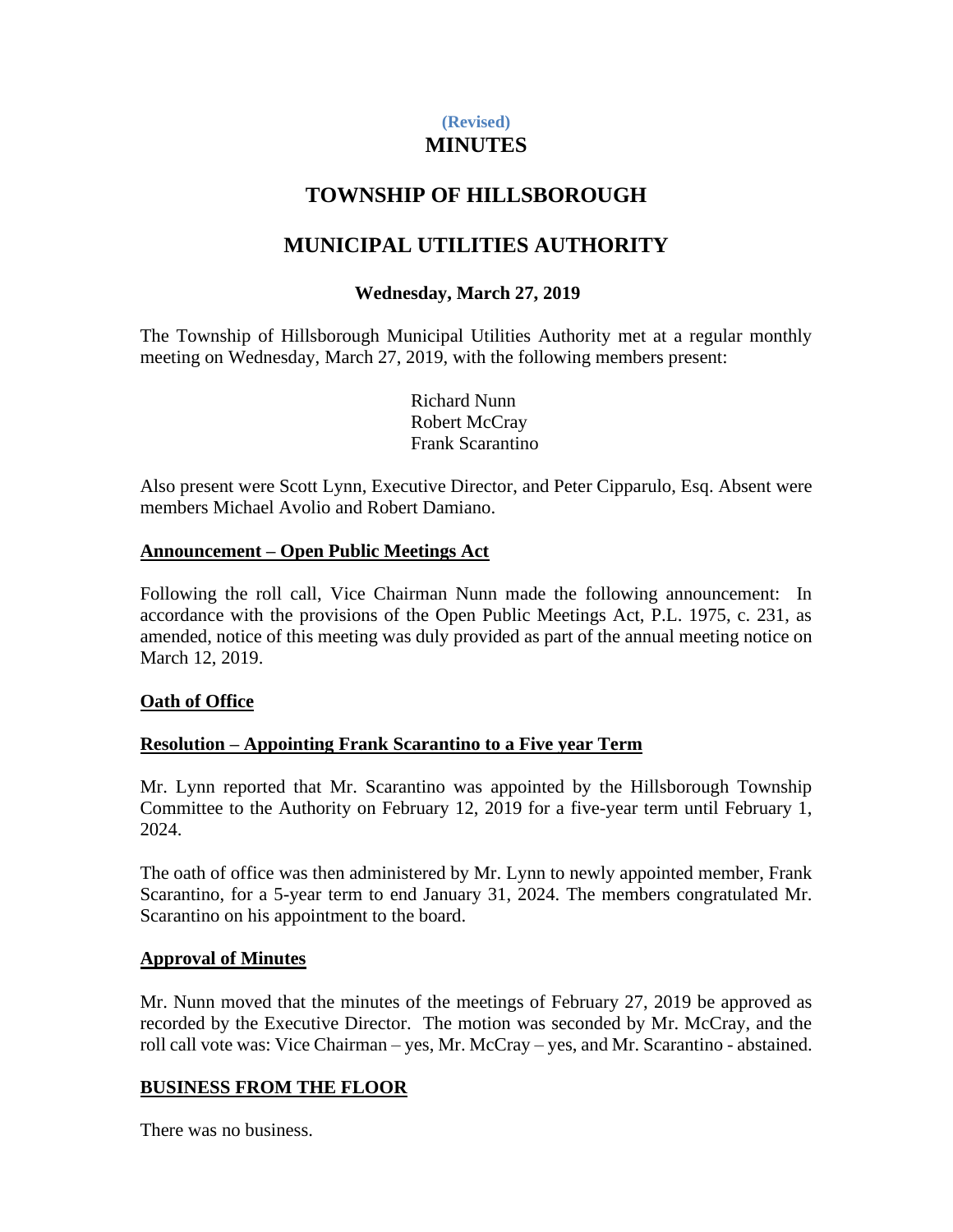### **Presentation – Agha Hasan, P.E. Sunnymead Pump Station.**

Tabled until April's meeting.

## **MATTERS FOR CONSIDERATION**

### **2018 Physical Conditions Report – Van Note –Harvey**

Mr. Lynn reported to the members that Van Note-Harvey Associates had finalized and submitted the required 2018 Report on Physical Conditions of which each member was given a copy for their perusal. Mr. Lynn stated the report is given to the Bank of New York once the members had an opportunity to review the report.

Mr. Nunn requested to have several items clarified prior to the submittal to the Bank of New York.

### **Resolution – Approving the Hiring of Randy Smith, I and I Coordinator**

Mr. Lynn reported that the Authority is creating an "Inflow and Infiltration" (I and I) Program to help control inflow into the system and control costs to the SRVSA. Mr. Lynn reported there is a need to hire a full-time employee to head up this program. Mr. Lynn stated that Randy Smith came in for an interview and satisfies the criteria for a position with the Authority as the I and I Coordinator. The members asked about Mr. Smith's background. Mr. Lynn said Mr. Smith, although new to the work place and sewer type of work, he does have the experience and general knowledge of sewer systems and an understanding of I and I to assume this position.

Mr. Lynn recommended the Authority hire Mr. Smith at a rate of \$39.90 per hour with a standard probationary of 90 days.

After further discussion Mr. McCray introduced the following resolution and moved it be adopted:

WHEREAS, the Authority has identified the need for an I and I Program, and

WHEREAS, there exists a reason to hire a full time to head up the I and I Program, and

WHEREAS, Mr. Lynn has stated that the 2019 Budget includes the appropriations for an I and I program:

WHEREAS, Mr. Lynn stated that Mr. Smith would be a good candidate for this position; and

NOW, THEREFORE BE IT RESOLVED, that the approval to hire Mr. Randy Smith as the I and I Coordinator be approved at a starting salary of \$39.90 or \$83,000 per year be approved.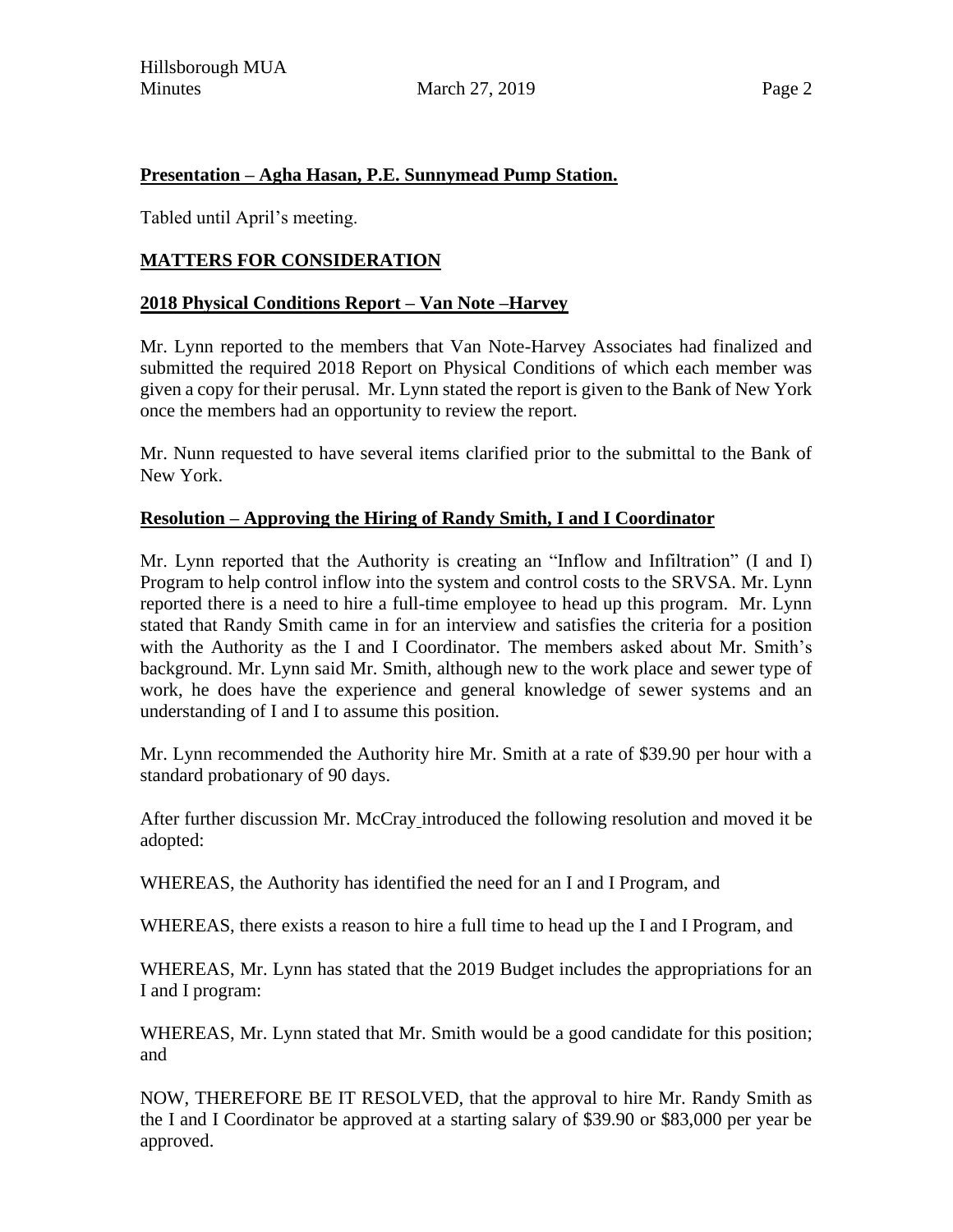The motion and resolution were seconded by Mr. Scarantino, and the roll call vote was: Vice Chairman Nunn, Mr. McCray – yes, and Mr. Scarantino – yes.

## **Resolution – Authorizing Beyer Ford to Release an in stock 2019 Ford Utility Truck as opposed to a 2019 Ford Pickup Truck**

Mr. Lynn stated that Beyer Ford had inadvertently ordered two Utility Body trucks as part of the recent pickup truck order as opposed to two pickup trucks and one utility body trucks. Beyer Ford had corrected the order and we are awaiting the pickup truck to arrive. Mr. Lynn stated that after several conversations with the Maintenance Department, it is suggested, as opposed to receiving the third pick up but rather take delivery of the Utility body truck. In light of the I and I program being created; this type of vehicle would suit the Authority well.

After further discussion Mr. McCray introduced the following resolution and moved it be adopted:

WHEREAS, the Authority has identified the need for an additional Utility Body truck, and

WHEREAS, Beyer Ford has a Utility body truck on-site, ready to purchase, be put in service, and

WHEREAS, funds to purchase said vehicle has been provided in the Authority's Capital Budget for the fiscal year ending November 30, 2019; and

WHEREAS, the State of New Jersey, Division of Purchase and Property, Department of Treasury has entered into State Contract No. #A83577 Ford F250 Utility Body Truck;

NOW, THEREFORE, BE IT RESOLVED by the Township of Hillsborough Municipal Utilities Authority that it hereby approves the purchase of one (1) utility body truck not to exceed \$28,000.

The motion and resolution were seconded by Mr. Nunn, and the roll call vote was: Vice Chairman Nunn, Mr. McCray – yes, and Mr. Scarantino – yes.

### **Resolution – Purchase of a Large Format Plotter**

Mr. Lynn stated that the current Ricoh Wp-3600 plotter that was purchase by the Authority in 2008 is longer able to plot or communicate with the updated computers in the office. It is merely a large format copier at this point in time. Representatives from the Authority's IT company, Look First and Ricoh have been here to resolved many issues we are having with the plotter, and are to a point where a replacement is required and recommended. Mr. Lynn added that a plotter is required to be able to "plot" out our digitally recorded plans and any new plans emailed as part of projects.

Mr. Lynn mentioned that the State of New Jersey, Division of Purchase and Property has the ability to provide a new plotter under their State contracts.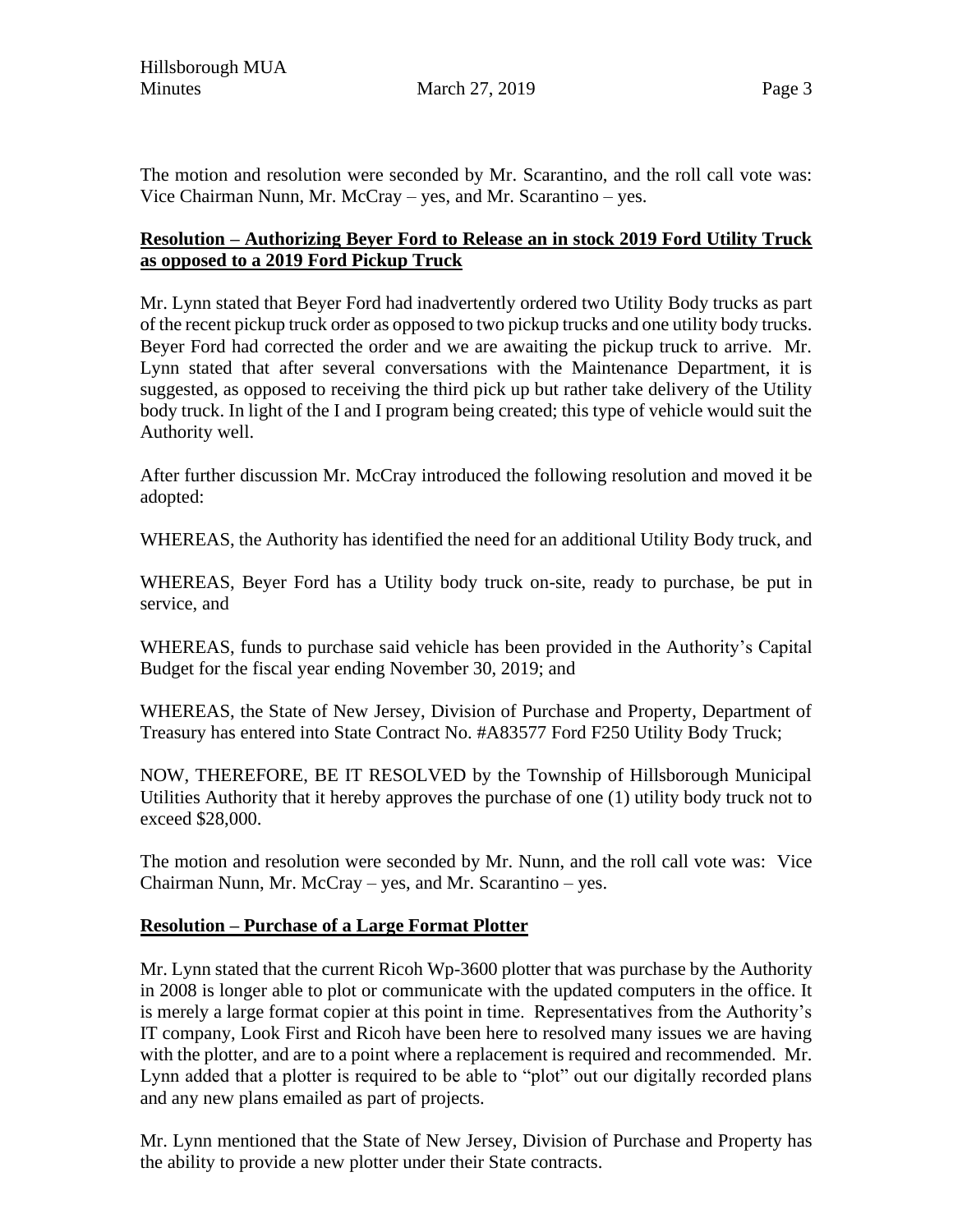After further discussion Mr. Scarantino introduced the following resolution and moved it be adopted:

WHEREAS, the Authority has identified the need for a new large format plotter, and

WHEREAS, State of New Jersey, Division of Purchase and Property has a contract with Ricoh for large format plotters, and

WHEREAS, funds to purchase said plotter has been provided in the Authority's Capital Budget for the fiscal year ending November 30, 2019; and

NOW, THEREFORE, BE IT RESOLVED by the Township of Hillsborough Municipal Utilities Authority that it hereby approves the purchase of a Ricoh Large Format Plotter, not to exceed \$15,000.00

The motion and resolution were seconded by Mr. McCray, and the roll call vote was: Vice Chairman Nunn – yes, Mr. McCray – yes, and Mr. Scarantino – yes.

## **Loss Control Report - JIF Safety Inspection Report**

Mr. Lynn reported to the members that the New Jersey Utilities Authority Joint Insurance Fund (JIF) had conducted its annual inspection of our faculties on February 21, 2019 and has found "There are no New Suggestions for Improvements being submitted at this time.".

Mr. Lynn expressed to the members that this a great accomplishment considering we once, just a couple of years ago, had an 11-page report generated from the JIF.

## **Discussion – Somerset County Mt. View Park Pump Station**

Mr. Lynn informed the members, that the Somerset County has been asking the Authority to assume the sanitary pump station located on the park grounds. Mr. Lynn reported that a Maintenance Bond is normally required prior to the Authority assuming the responsibility of the station. Mr. Lynn stated that Somerset County does not have a "mechanism" to provide such a bond. Mr. Lynn then recommended that the Authority assume the pump station and waive the Maintenance Bond requirement. Mr. Lynn based his recommendation on the fact the inspections while under construction had been performed, the manuals and all required documentation had been provided and Mr. Lynn stated the station has not had any issues thus far. The members suggested following Mr. Lynn's recommendation on the taking over of the station.

## **SVSA Report**

No Report

## **Claims List Approval**

Mr. McCray introduced the following resolution and moved that it be adopted: